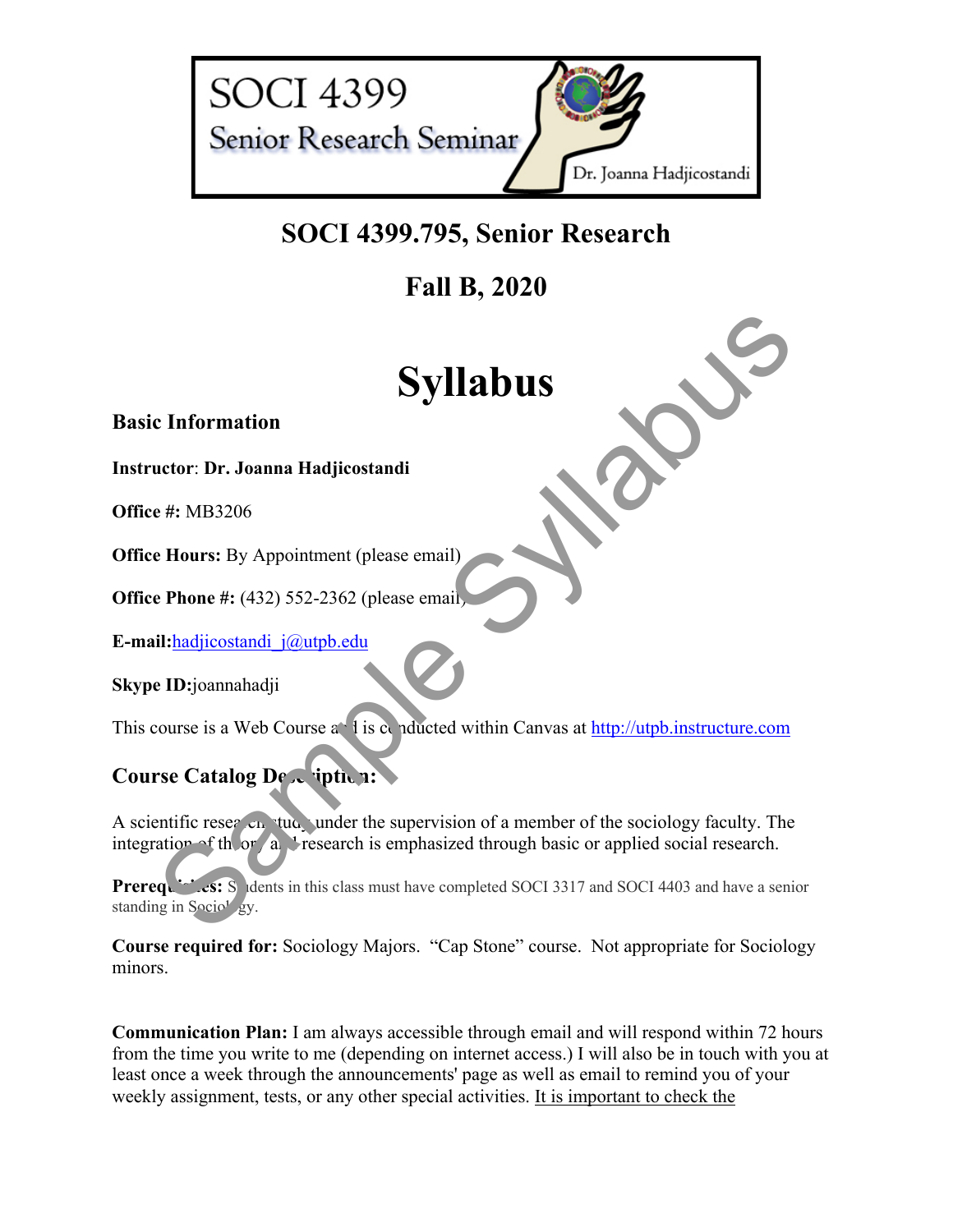announcements at least once a week, since changes may be posted there. You are always welcome to come by my office (MB 3206) if you are around end especially if the circumstances allow it. I am also willing to advise students on SKYPE or ZOOM or phone (432) 552-2362 by appointment.

#### **Measurable Learning Outcomes:** By the end of this course, you will be able to:

- 1. To be able to conduct social research
- 2. To recognize how sociologists define the concept of different social issues and *i*dentify the role ideology plays in society.
- 3. To analyze the effects of historical, social, political, economic, cultural, and  $\epsilon$  bal forces on the creation and perpetuation of society in general and different issues in particular.
- 4. To define the differences between the two macro-sociological paradigms, structuralfunctionalist and social-conflict.
- 5. To recognize the role of multiculturalism and diversity in the  $(1.5^{\circ})$  and globally.

## **Required Textbook:**

#### **John W. Creswell and D. Creswell,** *RESEARCHDF**IGN***, SAGE Pub.. ISBN-13: 978-1-**5063-8670-6

You will notice that I am using the same book as your Research Methods class for the sake of continuity and also economy. You will have to go beyond what you learned in the Methods class here. This book is available at the bookstore on the UTPB campus. You may purchase the books at your local bookstore or online. For a small fee, the UTPB bookstore will send you the required books, if necessary. The UTP<sub>b</sub> bookstore can be reached by calling  $432-552-0220$  or by viewing their website. of coronalize how sociologists define the concept of different social issues and identify<br>
be ideology plays in society.<br>
and a local control is effects of historical, social, political, economic, cultural, and is blatter

You are expected to go beyond this book and discover a wealth of information through the web sites related to the course material provided here, or the ones you alert us to as the course progres es  $d_{\text{max}}$  the semester. External Web sites are provided as reference only. Content and links are not end rsed by UT Permian Basin. Library research is also part of the requirements.

#### **Remember, the sky is the limit!**

# **Important Academic Dates**

UTPB Academic Calendar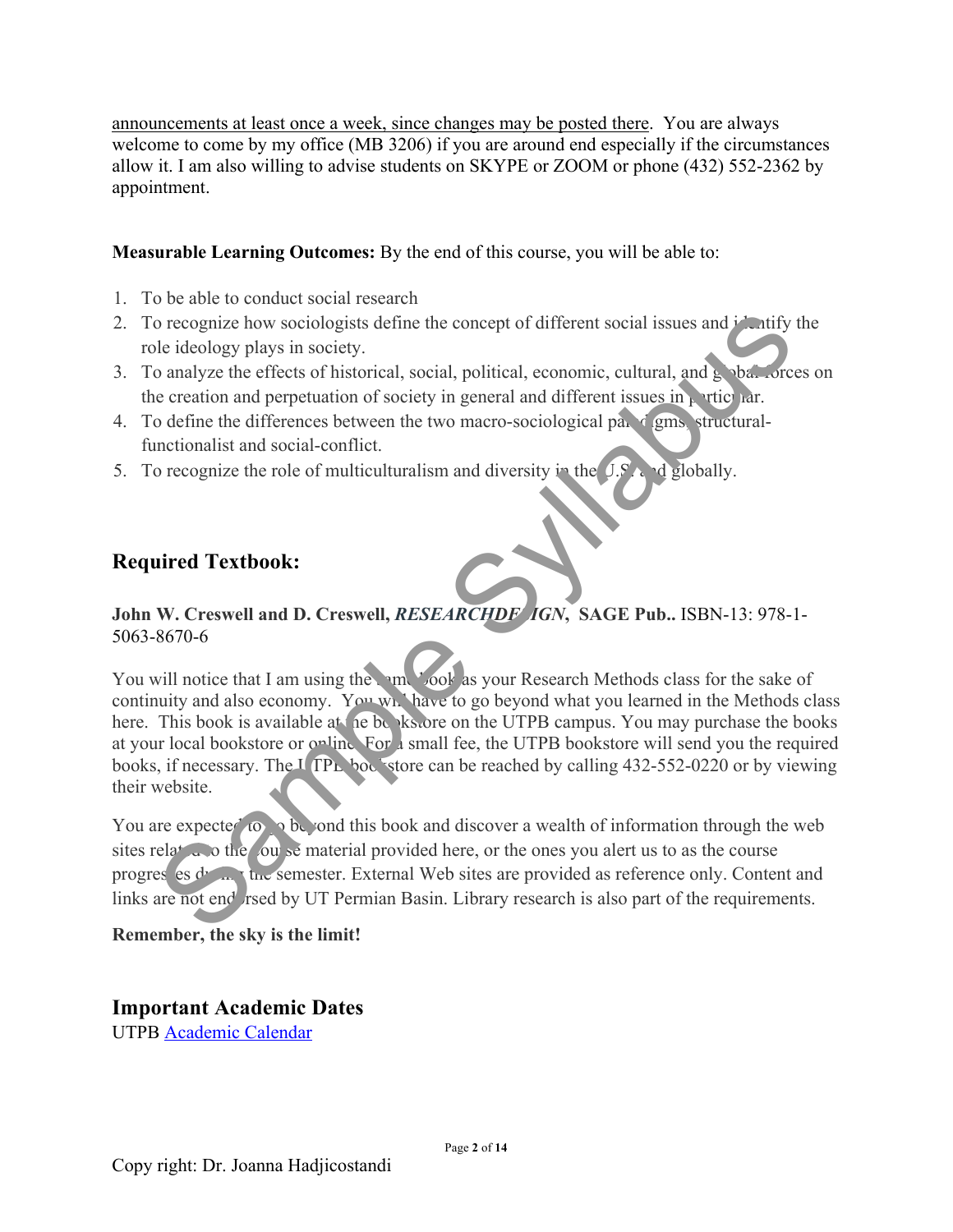# **COURSE OVERVIEW:**

- a. Readings: All chapters from the above text with additional articles, websites, and (online) handout materials.
- b. A series of assignments starting from the selection of a sociological problem to study, the appropriate method to use, filling out the IRB, constructing a survey if necessary for a quantitative study, peer reviewing your classmates work, writing about the limitations and future directions of your study and finally writing a final research paper model.
- c. One research project that would include all of the above in the proper ASA format. **This class does not require field research. It's main purpose is to learn the process and solidify the way to use specific methods for a particular study**. The final project will be written in a thoughtful way as if the project had been conducted

- Double-spaced, 12' Times New Roman font, include  $pa_{\xi}$  numbers, references and needs to be a WORD doc, posted in the "essay submissic is  $\mathbf{Fink.}$
- Use proper format, grammar, syntax and organization of your essay are in accordance with the ASA style guide.
- Include a front page with your name,  $n \times n$   $\infty$ , lass name, semester, and **project title**.
- See section of your UTPB Student Handbook on **scholastic dishonesty** for more information.
- Review of literature should be based on at least five (5) academic, peer-reviewed **references** (sociological articles, book), websites, etc.) in addition to your text book, to be successful.
- **Keep a backup paper copy.**
- See Project Rubric bel. w:

| Tuture un centrolls of your study and finally writing a final research paper model.<br>One research project that would include all of the above in the proper ASA formal. This<br>$\mathbf{c}$ .<br>class does not require field research. It's main purpose is to learn the process and<br>solidify the way to use specific methods for a particular study. The final $\mu$ ojet will be<br>written in a thoughtful way as if the project had been conducted                                                                                                                                                                                                                                                                                                                                                                                                                                                                                                                                                    |                                                                                                                                                                                                          |                                              |                                              |                                              |                                       |  |  |
|------------------------------------------------------------------------------------------------------------------------------------------------------------------------------------------------------------------------------------------------------------------------------------------------------------------------------------------------------------------------------------------------------------------------------------------------------------------------------------------------------------------------------------------------------------------------------------------------------------------------------------------------------------------------------------------------------------------------------------------------------------------------------------------------------------------------------------------------------------------------------------------------------------------------------------------------------------------------------------------------------------------|----------------------------------------------------------------------------------------------------------------------------------------------------------------------------------------------------------|----------------------------------------------|----------------------------------------------|----------------------------------------------|---------------------------------------|--|--|
| If you need any help with writing, make sure to use the excellent services projeted by the<br><b>Writing Center</b> at UT Permian Basin or your own institution.<br>Double-spaced, 12' Times New Roman font, include page new series, references and needs<br>to be a WORD doc, posted in the "essay submissic is "ink.<br>Use proper format, grammar, syntax and organization of your essay are in accordance<br>$\bullet$<br>with the ASA style guide.<br>Include a front page with your name, $n \vee n \wedge \ldots$ , lass i ame, semester, and project title.<br>$\bullet$<br>See section of your UTPB Student Handbook of scholastic dishonesty for more<br>$\bullet$<br>information.<br>Review of literature should be bosed on at least five (5) academic, peer-reviewed<br>$\bullet$<br>references (sociological at 'cles k ook, websites, etc.) in addition to your text book, to<br>be successful.<br>Keep a backup paper (opy.<br>See Project Rubric be. w:<br><b>Project/Essay Grading Rubric</b> |                                                                                                                                                                                                          |                                              |                                              |                                              |                                       |  |  |
| <b>GRAD.</b><br><b>VALUE</b>                                                                                                                                                                                                                                                                                                                                                                                                                                                                                                                                                                                                                                                                                                                                                                                                                                                                                                                                                                                     | <b>Needs</b><br><b>Above</b><br>Zero grade<br><b>Exceptional</b><br>Average<br>value<br>Improvement<br><b>Average</b><br>$(A \text{ or } A^+))$<br>(C)<br>(F)<br><b>(B)</b><br>$\overline{(\mathbf{D})}$ |                                              |                                              |                                              |                                       |  |  |
| <b>DEADLINE</b>                                                                                                                                                                                                                                                                                                                                                                                                                                                                                                                                                                                                                                                                                                                                                                                                                                                                                                                                                                                                  | Essay<br>posted<br>before or<br>on the<br>deadline                                                                                                                                                       | Essay posted<br>before or on<br>the deadline | Essay posted<br>before or on<br>the deadline | Essay posted<br>before or on the<br>deadline | Essay posted<br>after the<br>deadline |  |  |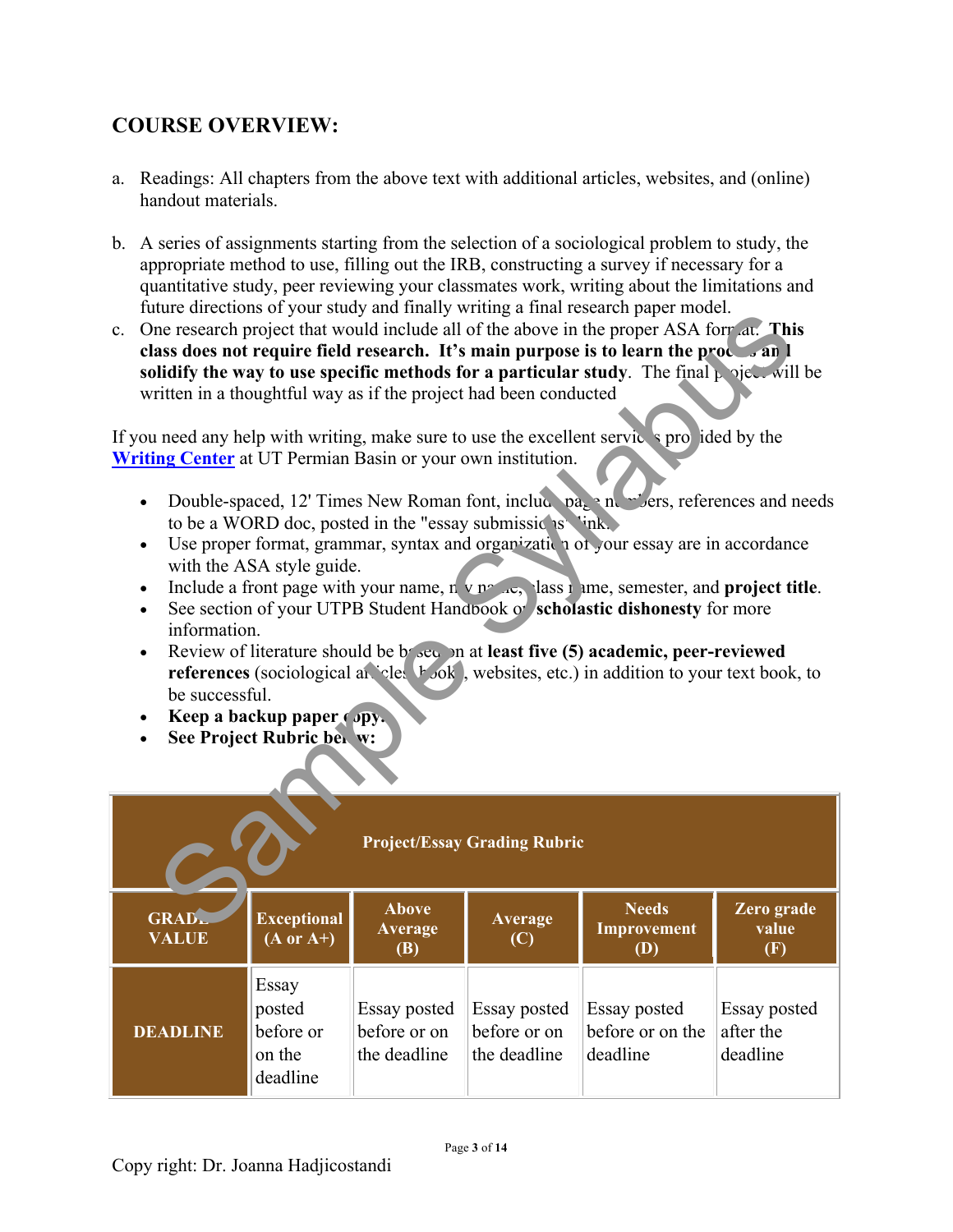| <b>EMPIRICAL</b><br><b>SKILLS</b>      | Essay<br>demonstrat<br>es<br>exceptional<br>discussion,<br>interpretati<br>on, and<br>presentatio<br>n of<br>available<br>refereed<br>sociologica<br>1 empirical<br>evidence as<br>relates to<br>the<br>topic. Foll<br>ows ASA<br>style guide. | Essay<br>demonstrates<br>sound<br>discussion,<br>interpretatio<br>n, and<br>presentation<br>of available<br>refereed<br>sociological<br>empirical<br>evidence as<br>relates to the<br>topic. Mostl<br>y follows<br>ASA style<br>guide. | Essay<br>demonstrates<br>basic<br>discussion,<br>interpretatio<br>n, and<br>presentation<br>of available<br>refereed<br>sociological<br>empirical<br>evidence as<br>relates to the<br>topic. Has<br>some<br>elements f<br>ASA style<br>guide. | Essay<br>demonstrates<br>poor<br>discussion,<br>interpretation,<br>and<br>presentation of<br>available<br>refereed<br>sociological<br>empirical<br>evide. as<br>relates to the<br>to sic a bes not<br>foll w SA<br>st le guide. | Essay<br>demonstrates<br>no discussion,<br>interpretation,<br>and<br>presentation<br>of available<br>empirical<br>$e$ ide $\Box$ as<br>relates o the<br>to ic. Excessi<br>$\epsilon$ errors<br>make it<br>difficult to<br>understand or<br>to evaluate the<br>essay. |
|----------------------------------------|------------------------------------------------------------------------------------------------------------------------------------------------------------------------------------------------------------------------------------------------|----------------------------------------------------------------------------------------------------------------------------------------------------------------------------------------------------------------------------------------|-----------------------------------------------------------------------------------------------------------------------------------------------------------------------------------------------------------------------------------------------|---------------------------------------------------------------------------------------------------------------------------------------------------------------------------------------------------------------------------------|----------------------------------------------------------------------------------------------------------------------------------------------------------------------------------------------------------------------------------------------------------------------|
| <b>CRITICAL</b><br><b>THINKING</b>     | Essay<br>draws well-<br>reasoned,<br>logical<br>conclusions<br>from<br>information<br>dem <sup>-</sup><br>trati<br>ng trong<br>mp tenc<br>$\overline{\mathbf{m}}$<br>$_4$ uiry,<br>evaluation,<br>and<br>analysis.                             | Essay $d_{\infty}$<br>se und prical<br>concersion<br><b>ITOL</b><br>infor nation,<br>de nonstratin<br>g adequate<br>competency<br>in inquiry,<br>evaluation,<br>and analysis.                                                          | Essay draws<br>basic logical<br>conclusions<br>from<br>information,<br>demonstratin<br>g minimal<br>competency<br>in inquiry,<br>evaluation,<br>and analysis.                                                                                 | Essay draws<br>poor logical<br>conclusions<br>from<br>information,<br>demonstrating<br>poor<br>competency in<br>inquiry,<br>evaluation, and<br>analysis.                                                                        | Essay draws<br>no<br>conclusions<br>from<br>information,<br>with no<br>evidence of<br>competency in<br>inquiry,<br>evaluation,<br>and analysis.                                                                                                                      |
| <b>COMMUNICA</b><br><b>TION SKILLS</b> | Essay<br>clearly<br>communica<br>tes<br>evidence,<br>supporting                                                                                                                                                                                | Essay<br>adequately<br>communicat<br>es evidence,<br>supporting<br>claims of the                                                                                                                                                       | Essay<br>communicat<br>es evidence,<br>supporting<br>claims of the<br>paper and                                                                                                                                                               | Essay poorly<br>communicates<br>evidence,<br>supporting<br>claims of the<br>paper and                                                                                                                                           | Essay does<br>not<br>communicate<br>evidence,<br>supporting<br>claims of the                                                                                                                                                                                         |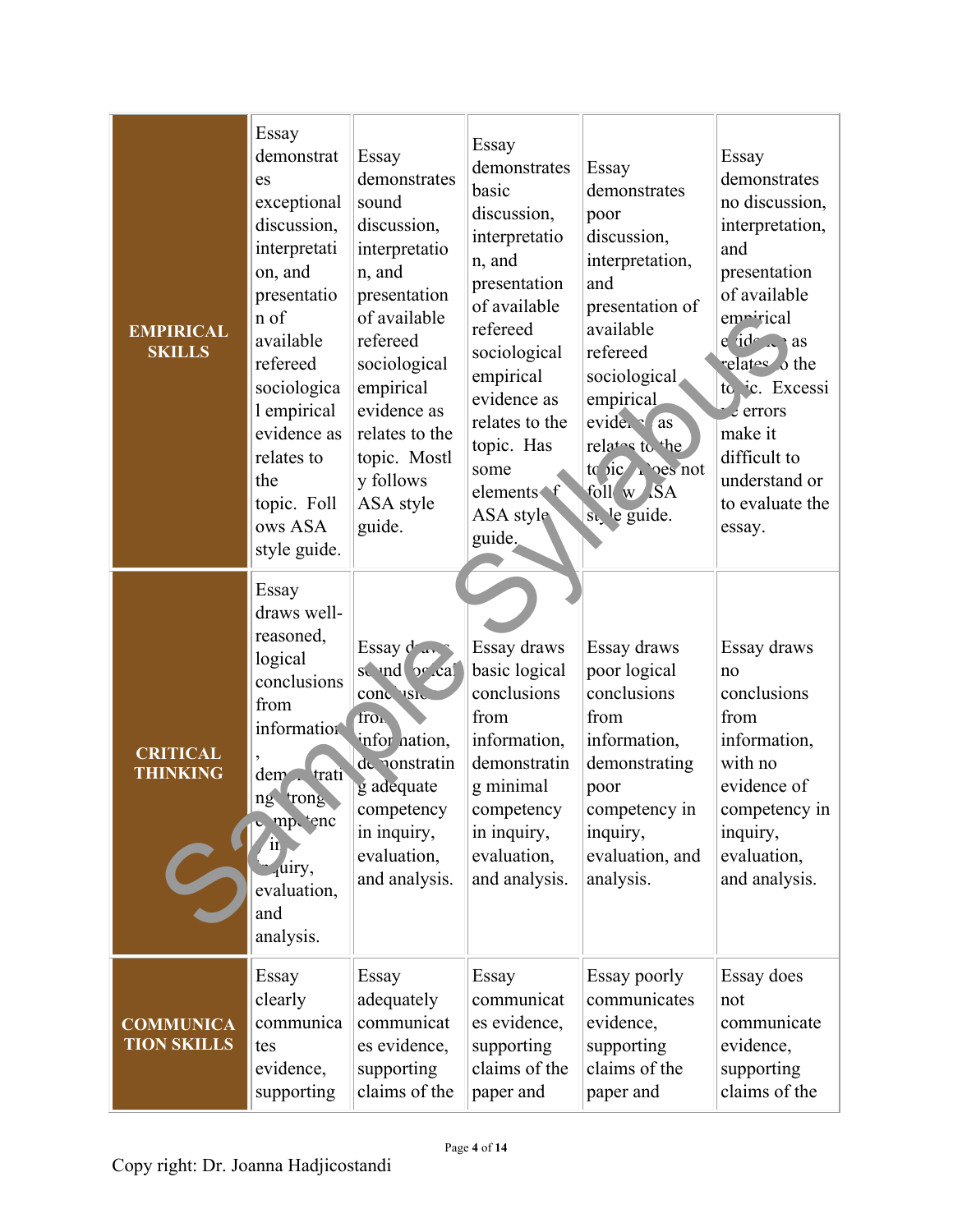|                                     | claims of<br>the paper<br>and<br>provides<br>clear<br>academic<br>discussion<br>of relevant<br>counterpoi<br>nts. It<br>clearly<br>demonstrat<br>es that the<br>student<br>understood<br>and has<br>mastered<br>the topic. | paper and<br>provides<br>sound<br>academic<br>discussion of<br>relevant<br>counterpoint<br>s. It clearly<br>demonstrates<br>that the<br>student<br>understood<br>most of the<br>topic.                        | provides<br>basic<br>academic<br>discussion of<br>relevant<br>counterpoint<br>s. It<br>demonstrates<br>minimum<br>understandin<br>g of the<br>topic.                                                                            | provides<br>minimal<br>academic<br>discussion of<br>relevant<br>counterpoints.<br>It failed to<br>demonstrate<br>that the student<br>understood the<br>topic.                                                      | paper and<br>provides no<br>academic<br>discussion of<br>relevant<br>counterpoints.<br>No evidence<br>of learning<br>Was<br>d me rated.                                                                |
|-------------------------------------|----------------------------------------------------------------------------------------------------------------------------------------------------------------------------------------------------------------------------|---------------------------------------------------------------------------------------------------------------------------------------------------------------------------------------------------------------|---------------------------------------------------------------------------------------------------------------------------------------------------------------------------------------------------------------------------------|--------------------------------------------------------------------------------------------------------------------------------------------------------------------------------------------------------------------|--------------------------------------------------------------------------------------------------------------------------------------------------------------------------------------------------------|
| <b>SOCIAL</b><br>RESPONSIBILI<br>TY | Essay<br>demonstrat<br>es mastery<br>of concepts<br>about the<br>social<br>relevance<br>of the topic<br>on a lor<br>$n \times \mathbb{Z}$<br>and or<br>$\Delta$<br>ర<br>ca and<br>poses<br>well-<br>reasoned<br>solutions. | Essay<br>demonstrates<br>sound<br>underst min<br>g f cc to pts<br>abou the<br>soc.1<br>relev nce of<br>th topic on<br>a local,<br>national,<br>and/or global<br>scale and<br>proposes<br>useful<br>solutions. | cssay<br>de on rates<br>basic<br>understandin<br>g of concepts<br>about the<br>social<br>relevance of<br>the topic on<br>a local,<br>national,<br>and/or global<br>scale and<br>proposes<br>basic or<br>unrefined<br>solutions. | Essay<br>demonstrates<br>minimal<br>understanding<br>of concepts<br>about the social<br>relevance of the<br>topic on a local,<br>national, and/or<br>global scale<br>and proposes<br>poorly reasoned<br>solutions. | Essay<br>demonstrates<br>no<br>understanding<br>of concepts<br>about the<br>social<br>relevance of<br>the topic on a<br>local,<br>national,<br>and/or global<br>scale and<br>proposes no<br>solutions. |
| <b>OVERALL</b><br><b>EXCELLENCE</b> | Essay<br>demonstrat<br>ed critical<br>thinking<br>and a<br>college                                                                                                                                                         | Essay<br>demonstrate<br>d fairly good<br>research and<br>understandin<br>g (perhaps                                                                                                                           | Essay<br>demonstrate<br>d good<br>research and<br>understandin<br>g (perhaps                                                                                                                                                    | Essay<br>demonstrated<br>insufficient rese<br>arch and<br>understanding<br>of the topic                                                                                                                            | Essay<br>demonstrated<br>no<br>understanding<br>of the topic                                                                                                                                           |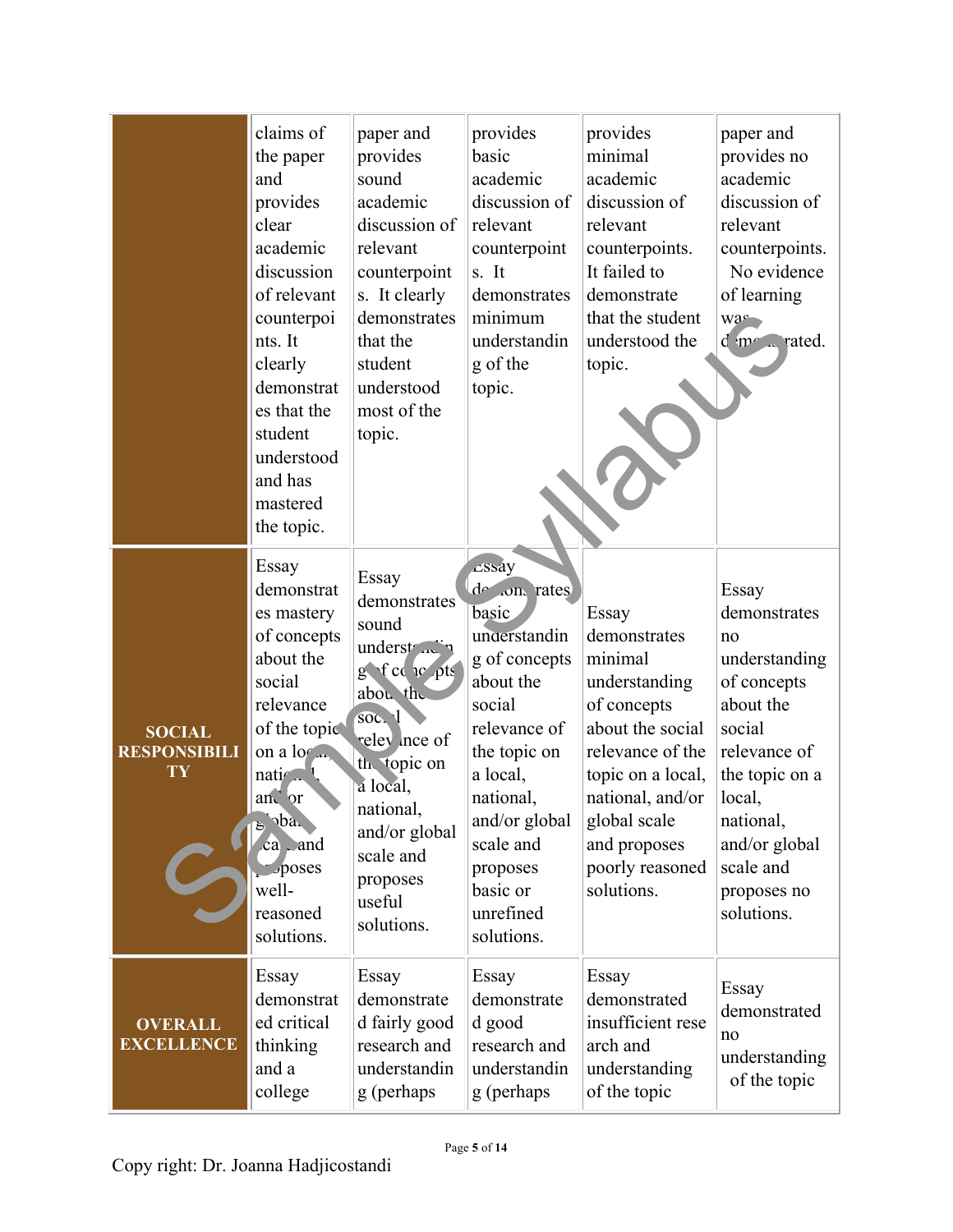| level<br>research<br>and<br>understandi<br>ng of the<br>topic. | an emerging<br>understandin<br>g) of the<br>$ $ topic. | an emerging<br>understandin<br>$ g $ of the<br>topic |  |  |
|----------------------------------------------------------------|--------------------------------------------------------|------------------------------------------------------|--|--|
|----------------------------------------------------------------|--------------------------------------------------------|------------------------------------------------------|--|--|

# **Grading:**

| <b>Grading:</b>                                                    |               |                               |                    |                 |
|--------------------------------------------------------------------|---------------|-------------------------------|--------------------|-----------------|
| <b>Course Activity</b>                                             |               | <b>Points</b>                 |                    |                 |
| Sociological problem, Introduction<br>(Module 1 Assignment)        |               | 100                           |                    |                 |
| Methods, Survey, and review of<br>literature (Module 2 Assignment) |               | 100                           |                    |                 |
| Mid-peer review                                                    |               | 100                           |                    |                 |
| IRB (Module 3 Assignment)                                          |               | 100                           |                    |                 |
| Limitations section (Module 4<br>Assignment)                       |               | 100                           |                    |                 |
| Future Directions section (Module 5<br>Assignment)                 |               | 100                           |                    |                 |
| Final peer review                                                  |               | $\overline{1}$ $\overline{0}$ |                    |                 |
| Final Paper (Module 6 Assignment                                   |               | 300                           |                    |                 |
| <b>Total</b>                                                       |               | 1000                          |                    |                 |
| <b>Grading Scale:</b>                                              | <b>Points</b> |                               | <b>Grade Range</b> | Letter<br>Grade |
| 900-1000                                                           |               |                               | 900 and above      | $\mathbf{A}$    |
| 800 - 899                                                          |               |                               | 800 to 899         | B               |
|                                                                    | $700 - 799$   |                               | 700 to 799         | $\mathcal{C}$   |
|                                                                    | $600 - 699$   |                               | 600 to 699         | D               |
|                                                                    | Below 600     |                               | Less than 599      | ${\bf F}$       |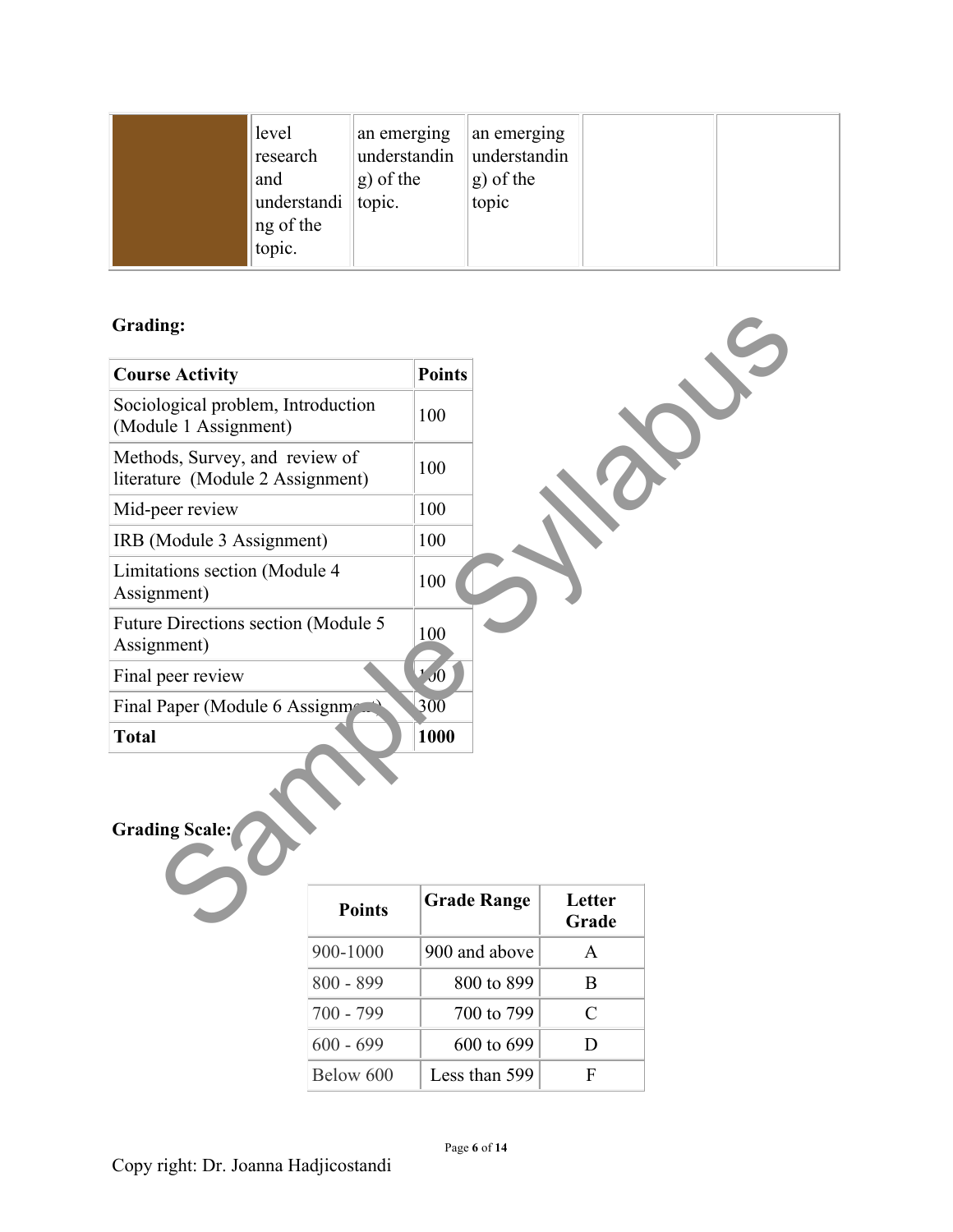*\*Unless otherwise stated, all materials, activities, and assessments are required and are not optional.*

**Communication, Grading & Feedback:** It is best reach me through the internal course communication at the "INBOX" to the left of your screen. If you need to email me please make sure to put your name, course name and number, **and** section # (i.e. Jane Smith SOCI3327) in the Subject line of your message. You should receive a reply within 72 hours, although I typically check my messages daily. If you do not hear back in the INBOX, please send an email. Try to follow this sequence, because if you just email me sometimes e-mails might go to spam. You can also leave a phone message at (432)552-2362.

Consider spending 4-5 hours per week studying and posting your responses.

**Your submissions** are typically graded in the early part of the week  $\mathbf{r}$  in the due date, to give you the opportunity to resubmit for a better grade. Thus, you are invited to submit your work on time so that you will get the appropriate feedback. follow this sequence, because if you just email me sometimes e-mails might go to sp<br>an also leave a phone message at (432)552-2362.<br>
der spending 4-5 hours per week studying and posting your responses<br>
submissions are typ

#### **Policies**

1. **Discussion Board**: Discussion Board is primarily for discussing course related topics and issues.

Best practices are:

- a. Read all message postings in online discussion
- b. Respond to the question directly
- c. Reply to minimum of one other student posts.
- d. Use a person's name in the body of your message when you reply to their message.
- e. Avoid postings that are limited to 'agree' or 'great idea', etc.
- f. Ensure responses to  $\sigma$  are meaningful, reflective.

g. Support statements with concepts from course readings, refer to personal experience, examples.

- h. Follow **Rule & Beh. vio.**
- 2. **Rules of**  $\mathbf{F}_{\text{ext}}$  **vivents:** Discussion areas are public to every student in this class (including your inst uc or who will see what you write. Please pay attention to the language you use  $\Lambda$ d adhere  $\sim$  he following guidelines:
	- $\sim$   $\sqrt{20}$  ot post anything too personal.
	- $\bullet$  D<sub> $\circ$ </sub> not use language that is inappropriate for a classroom setting or prejudicial in regard to gender, race, or ethnicity.
	- Do not use all caps in the message box unless you are emphasizing (it is considered shouting).
	- Be courteous and respectful to other people on the list
	- Do not overuse acronyms like you would use in text messaging. Some of the list participants may not be familiar with acronyms.
	- Use line breaks and paragraphs in long responses.
	- Write your full name at the end of the posting.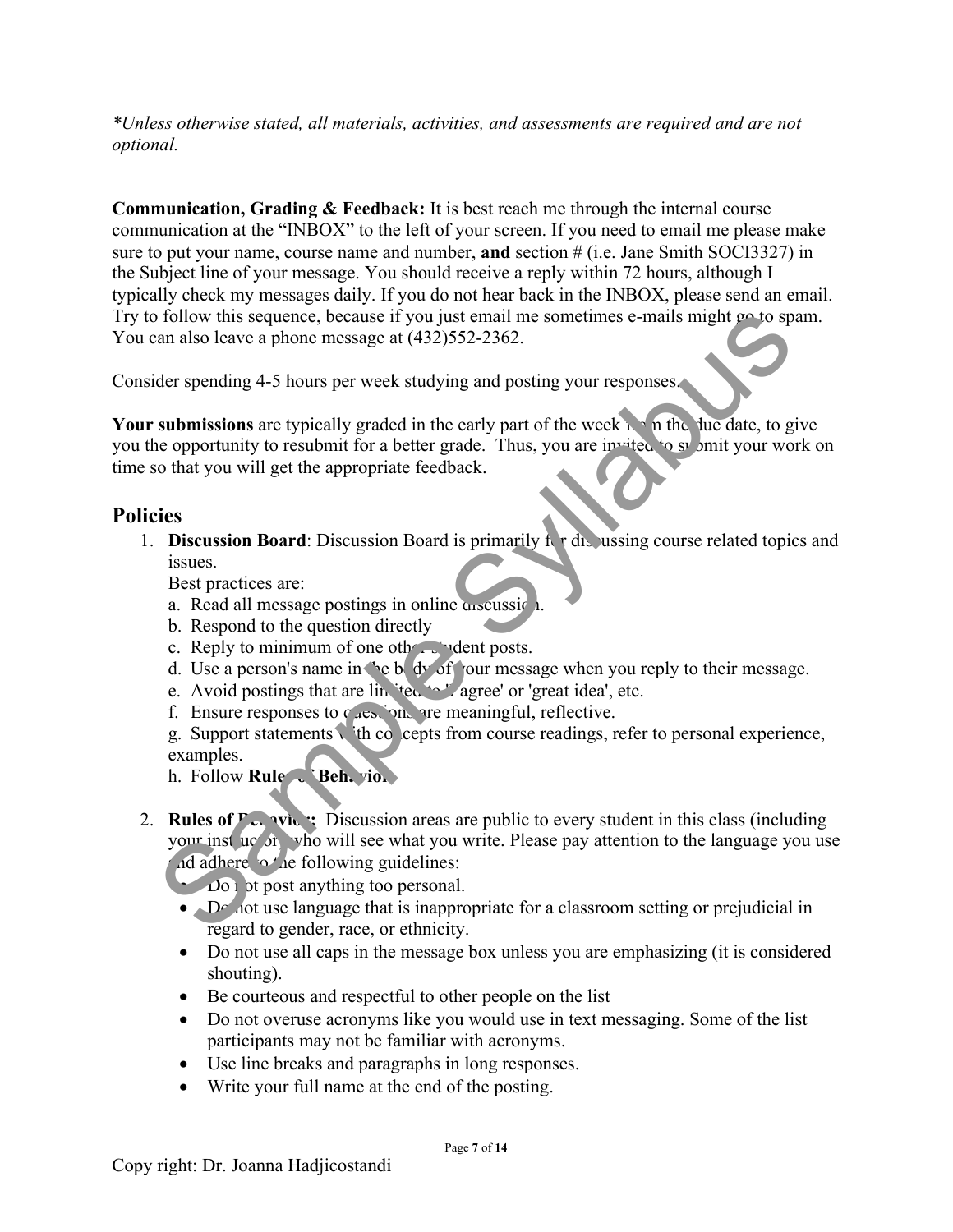• Be careful with sarcasm and subtle humor; one person's joke is another person's insult.

#### 3. **Make-Up/Late Submission Policy:**

All course activities must be submitted before or on set due dates and times. If the student is unable to abide by the due dates and times for a very serious reason, it is her/his responsibility to contact the instructor immediately, in advance of the assignment due date.

4. **Academic Dishonesty/Plagiarism/Cheating:** The academic community regards academic dishonesty as an extremely serious matter, with serious consequences. Any effort to gain an advantage not given to all students is dishonest whether  $\mathbf{r}$  not the effort is successful. Any suspicion of academic dishonesty will be reported and *h* vestigated. A student who engages in scholastic dishonesty that includes, but is not limited to cheating, plagiarism, and collusion will receive an "F" for the course.

All persons involved in academic dishonesty will be disciplined in accordance with University regulations and procedures. For complete  $\mathbf{h}$  form tion on UTPB student conduct and discipline procedures consult the University Handbook: Scholastic Dishonesty.

5. **Academic dishonesty** includes, but is **our limited to cheating**, plagiarism, collusion, falsifying academic records, misrepresenting factors, the submission for credit of any work or materials that are attributable in whole or in part to another person, taking an examination for another person, any act designed to give unfair advantage to a student such as, but not limited to, submeters of essentially the same written assignment for two courses without the prior permission  $\circ$  the instructor, or the attempt to commit such acts. Academic Dishonesty/Plagiarism/Cheating: The academic community records<br>
academic dishonesty as an extremely serious matter, with serious conseque ( $\mathbf{c}^{\alpha}$ )<br>
action (i.e., and  $\alpha$ ) and and academic dishonesty will b

**Plagiarism** includes, by is not limited to the appropriation of, buying, receiving as a gift, or obtaining by any mean  $\mathbf{m}$  erial that is attributable in whole or in part to another source, including words, ideas, illustrations, structure, computer code, other expression and media, and presenting that material as one's own academic work being offered for credit.

- 6. **Attendance and Class Participation:** Regular and active participation is an essential, unitak bly important aspect of this online course. Students will log on a minimum of three times every seven days. All students are expected to do the work assigned, notify the instructor, as soon as reasonably possible, when emergencies arise.
- 7. **Tracking:** The learning management systems have a tracking features. Statistics are collected that quantifies how often and when students are active in the course and provides information if the student has accessed different pages of the course.
- 8. **Absenteeism:** All the course activities have set dates to be completed and submitted. After the due dates the activities will not be available for the students. Not logging into an online course is considered absenteeism. Contact instructor immediately in case of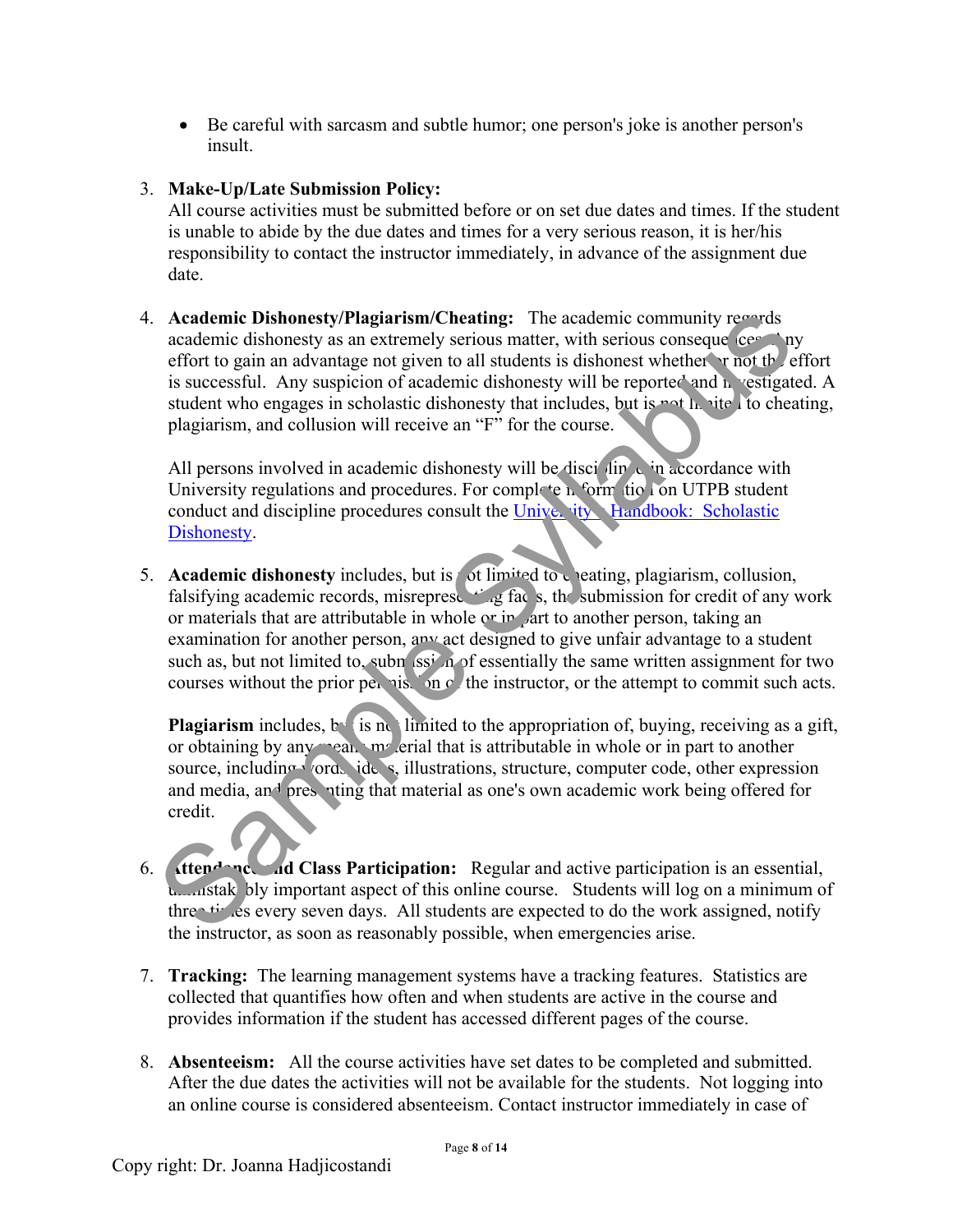emergency medical situation.

#### 9. **Course Incomplete/Withdrawal/Grade Appeal:**

All students are required to complete the course within the semester they are signed up. Incomplete grades for the course are rarely given, and will only be granted if the student provides a valid, documented excuse for not being able to complete the course on time, and has contacted the instructor prior to the scheduled last class to request an extension. The student signs a contract that includes the incomplete course activities and the new due dates.

Find information and dates regarding drops and withdrawals consult the University Handbook: Drops and Withdrawals and Appeal Process.

#### **NOTE: Due dates and times for the activities will adhere to the Central Time Zone.**

#### 10. **Accommodation for Students with Disabilities:**

Students with Disabilities: The University of Texas of the Permian Basin in compliance with the Americans with Disabilities Act and Section. <sup>04</sup> of the Kehabilitation Act provides "reasonable accommodations" to students with disabilities. Any student with a disability who is requesting an accommodation for his ourse must provide the instructor with official documentation in the form of  $\triangleleft$  letter from the ADA Officer for Students. Only those students who have officially documented a need for an accommodation will have their request horizontal. \*\*Ad pted from UTSA ADA syllabus statement.\*\* Find information and dates regarding drops and withdrawals consult the Ur Kersity<br>Handbook: <u>Drops and Withdrawals</u> and Appeal Process.<br>
NOTE: Due dates and times for the activities will adhere to the Ce. tral I ime Z<br>
Ac

ADA Officer for Students: Mr. Paul Leverington Address: Mesa Building  $42.3/4$  1 F. University, Odessa, TX 79762 Voice Telephone:  $432-552-4696$ Email: ada@utpb.edu

# **Computer Skills, Think I & Software Requirements**

You would need  $t \rightarrow p_1$  ficient in Microsoft application. Student will need to create word processing document as  $\alpha$  ave files, submit files.

Student can use cloud version of Word, PowerPoint and other Microsoft products through use of their UTPB  $\epsilon$  at look 365 and UTPB email address. For more information refer to UTPB Office 365 Page.

For the accessibility and privacy statements of external tools used within courses, go toAccessibility and Privacy Statements.

#### **Computer Technical Requirements**

See Technical Requirements.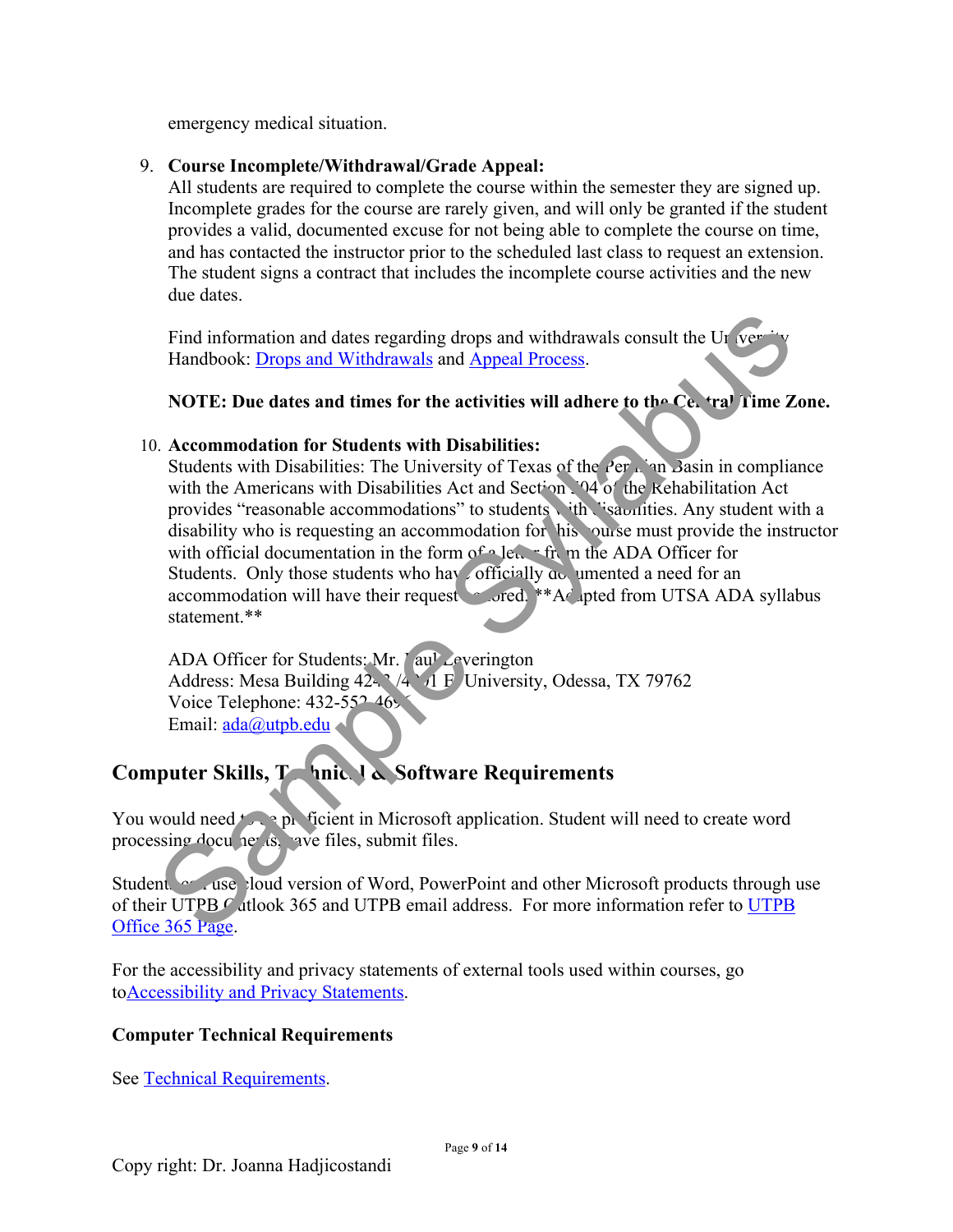# **Online Student Authentication**

UTPB requires that each student who registers for an online course is the same student who participates in, completes, and receives credit for the course. UTPB's Distance Education Policy requires faculty members to employ at least two methods of verification to ensure student identities. To access online courses students must login to the UTPB learning management system using their unique personal identifying username and secure password. UTPB's Distance Education Policy requires at least one additional student identification method within the course that has been determined and approved by the faculty or academic program. This course satisfies student authentication by providing 2 forms of photo  $ID^*$ . Student must provide through the assignment drop box:

- A clear image of yourself: in color, well lit, and no shadows on your face or your  $\ln D$  that can obscure your image, must be taken on the day you submit the photo to reflect  $\mathbf{y}$  and current appearance, taken in full-face view directly facing the camera with a neutral racial expression and both eyes open. as been determined and approved by the lactuly or accombing more in This course as<br>a secure duration by providing 2 forms of photo ID\*. Student must provide the Jupit-the<br>ment drop box:<br>the dramage of yourself: in color,
- AND, a picture of your ID with only your name and picture s' ow  $\mathbb{R}^n$  (Ficture ID card in which the ID number has been covered (tape over any numbers).
- Attach both image files in either JPEG or PNG format to the saignment BEFORE you submit it.

I just need to see you, then the image of you or the card with your name. You will not be able to see the units or the essays if you do not submit  $\ddot{\ }$ .

\*Approved up to date photo identifications are: passports, government issued identification, driver's licenses, military ID from DoD<sup>du</sup> a credit and early college high school students use school district identifications.

# **Preparation for Emergencies:**

**Computer Crash:**Not having a working computer or a crashed computer during the semester will NOT be considered an acceptuble reason for not completing course activities at a scheduled time. NOTE Identify a second computer before the semester begins, that you can use when/if your pers  $\Box$  computer crashes.

**Complete Loss of Contact:**If you lose contact with course connectivity completely (i.e. you cannot contact me via Canvas or email), you need to call instructor, and leave message regarding connectivity loss and contact information.

**Lost/Corrupt/MissingFiles:**You must keep/save a copy of every project/assignment on an external drive, UTPB Outlook 365 OneDrive, or personal computer. In the event of any kind of failure (e.g. virus infection, student's own computer crashes, loss of files in cyberspace, etc) or any contradictions/problems, you may be required to resubmit the files.

# **End-of-Course Evaluation & Instructor Evaluation:**

Every student is encouraged to complete an end-of-course evaluation/survey provided by UTPB. During the last few weeks of class, you will receive an announcement through email notifying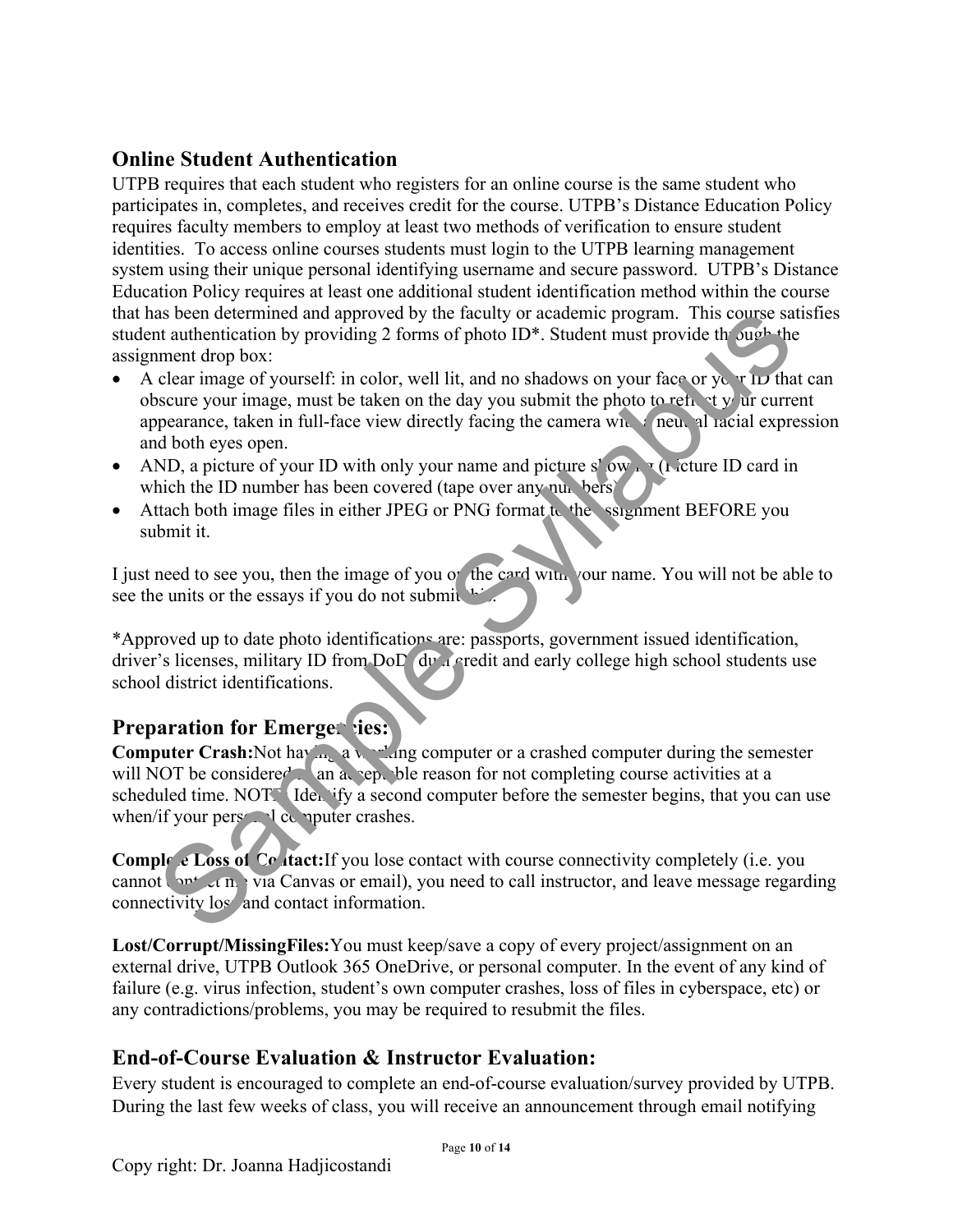you that the Course/Instructor Survey is available. You may follow the link in the email to complete the survey using the same credentials to access your courses here. When entering the emailed Survey link you will see a list of surveys for you to complete. Another way to find Endof-Course Evaluations is through you my.utpb.edu account > My Surveys & Evaluations are on the first page after you login.

The survey is anonymous and your responses are confidential. Your feedback is critical to us and to your instructor as we strive to improve our offerings, and our support of you, the students.

| <b>Student Support Services</b>     |                                                                                                                        |  |  |  |
|-------------------------------------|------------------------------------------------------------------------------------------------------------------------|--|--|--|
| <b>SERVICE</b>                      | <b>CONTACT</b>                                                                                                         |  |  |  |
| <b>ADA</b><br>Accommodation/Support | Testing Services & Academic Accor m Jan. Ins Contract<br>$(432) 552 - 2630$                                            |  |  |  |
| Advising                            | <b>UTPB E-Advisor</b><br>$(432)$ 552-2661<br><b>UTPB</b> Academic Advising Tenter                                      |  |  |  |
| Bookstore                           | UTPB Campu Bor on e<br>$(432) 552 - 0220$                                                                              |  |  |  |
| Email, Outlook 365,<br>my.utpb.edu  | Information Resources Division (IRD)                                                                                   |  |  |  |
| Financial Aid and<br>Scholarship    | JTE P. Ancial Aid<br>132) 52-2620                                                                                      |  |  |  |
| Library                             | The J. Conrad Dunagan Library Online at<br>$(432) 552 - 2370$                                                          |  |  |  |
| Registr                             | <b>UTPB Registrar</b><br>$(432) 552 - 2635$                                                                            |  |  |  |
| Student School                      | Dean of Students<br>$(432) 552 - 2600$                                                                                 |  |  |  |
| <b>Technical Support</b>            | Canvas<br>1-866-437-0867                                                                                               |  |  |  |
| Tutoring & Learning<br>Resources    | If you are taking courses through UTPB the following links<br>provide services: Smarthinking Online Tutoring (provides |  |  |  |

# **Student Support Services**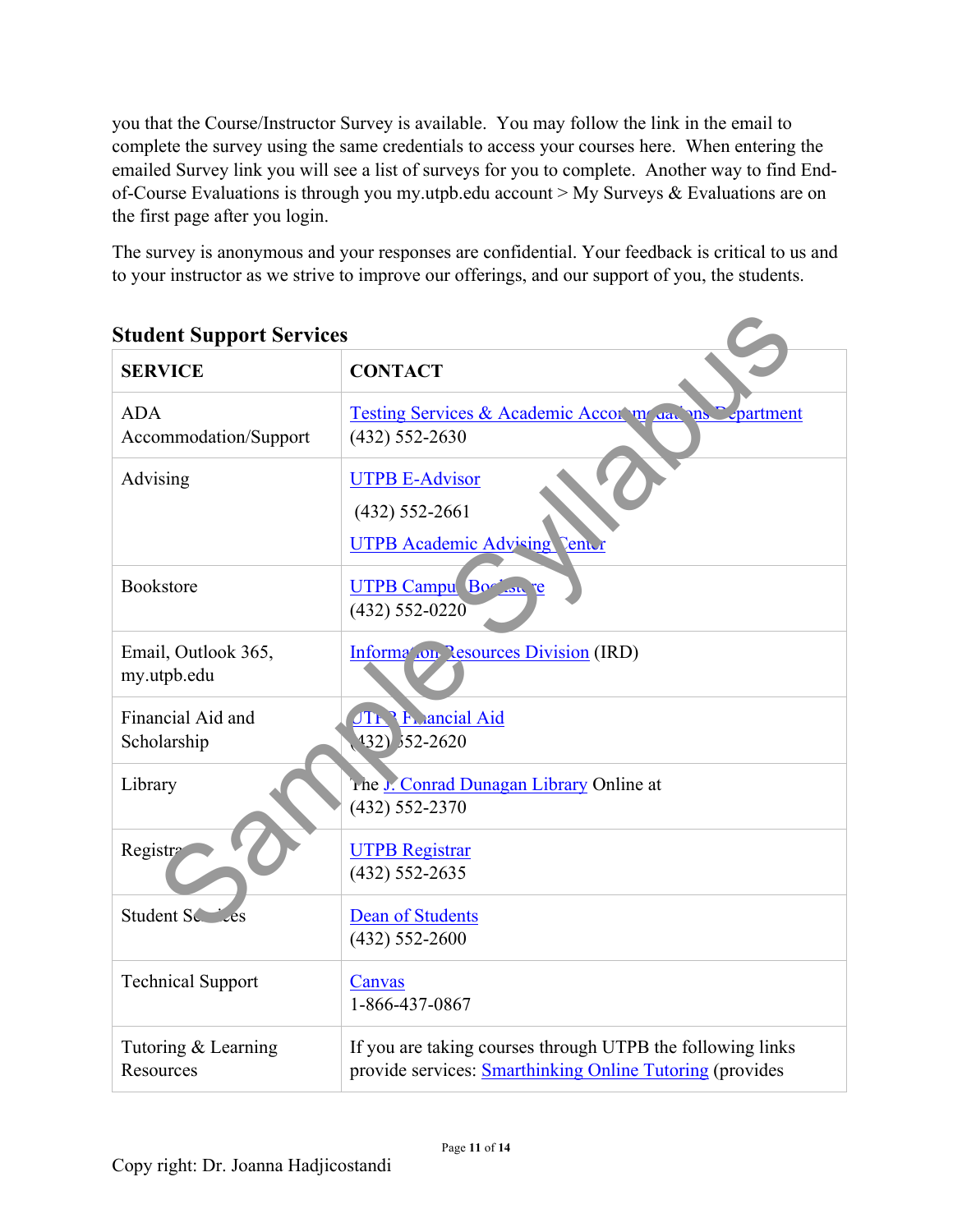| <b>SERVICE</b> | <b>CONTACT</b>                                                                               |
|----------------|----------------------------------------------------------------------------------------------|
|                | tutoring services), <b>SmarterMeasure</b> (measures learner readiness<br>for online course). |

## **Disclaimer & Rights:**

Information contained in this syllabus was to the best knowledge of the instructor considered correct and complete when distributed for use in the beginning of the semester. However, the instructor reserves the right, acting within the policies and procedures of UTPB to make changes in the course content or instructional techniques without notice or obligation. The statent will be informed about the changes, if any.

#### **Copyright Statement**

Many of the materials that are posted within UTPB courses are protected by copyright law. These materials are only for the use of students enrolled in the course and only for the purpose of the course. They may not be further retained or disseminated.

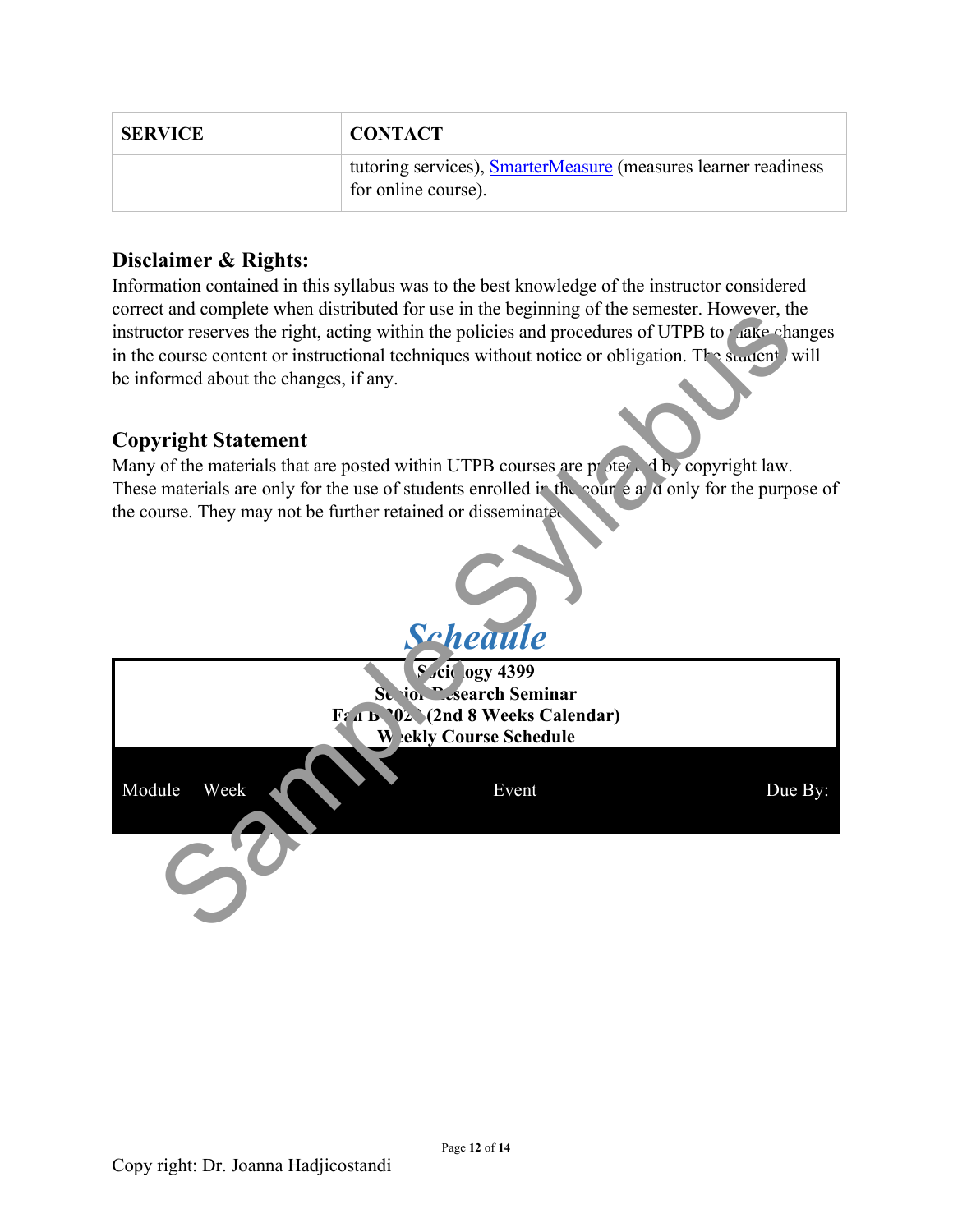|                |                          | Spring II classes begin 10/19                                                                                                                                    | 10/19                 |
|----------------|--------------------------|------------------------------------------------------------------------------------------------------------------------------------------------------------------|-----------------------|
|                | One<br>$10/19-$<br>10/25 | <b>MODULE 1 ASSIGNMENTS:</b>                                                                                                                                     | Post by               |
| $\mathbf{1}$   |                          | Browse through the course and get familiar with your<br>1.<br>syllabus and assignments.                                                                          | 10/25                 |
|                |                          | 2.<br>Read Creswell chapter 1, 2<br>You are to submit to me your selection of topic $a \cdot a$<br>3.                                                            |                       |
|                |                          | short outline on how you intend to carry on your rearch                                                                                                          |                       |
|                | Two                      | MODULE 2 ASSIGNMENTS:                                                                                                                                            | Post by               |
|                | $10/26-$<br>11/1         | Read Creswell chapter 3 and<br>1.<br>2.<br>Submit your final selected 'op's, so vey<br>instrument and your research lest, n                                      | 11/1                  |
|                |                          | Continue                                                                                                                                                         |                       |
| $\overline{2}$ | Three                    | 1. Submit your proposal in the "Midterm Peer"<br>Review". Do not forget your review of literature.                                                               | Post by<br>11/4       |
|                | $11/2 -$<br>11/8         | In-depth extra liew of one classmate's survey and<br>2.<br>method $Sr$ -ifically, address whether the proposed<br>m the 'ole y will answer the proposed research | Peer<br><b>Review</b> |
|                |                          | q. estio /hypothesis.                                                                                                                                            | By $11/8$             |
|                | Four                     | <b>IL VULL 3 ASSIGNMENTS:</b>                                                                                                                                    | Post by               |
| 3              |                          | Read Creswell chapter 5,6 and 7                                                                                                                                  |                       |
|                |                          | 2.<br>Fill out the IRB for your research:                                                                                                                        | 11/15                 |
|                |                          | MODULE 4 & 5 ASSIGNMENTS:                                                                                                                                        |                       |
|                | <b>Five</b>              | Read Creswell chapter 8 and 9<br>1.                                                                                                                              | Post by,              |
| $\overline{4}$ | 11/16-<br>11/22          | 2.<br>Write a limitations section. Discuss factors that your<br>proposed study will not cover                                                                    | 11/22                 |
|                |                          |                                                                                                                                                                  |                       |